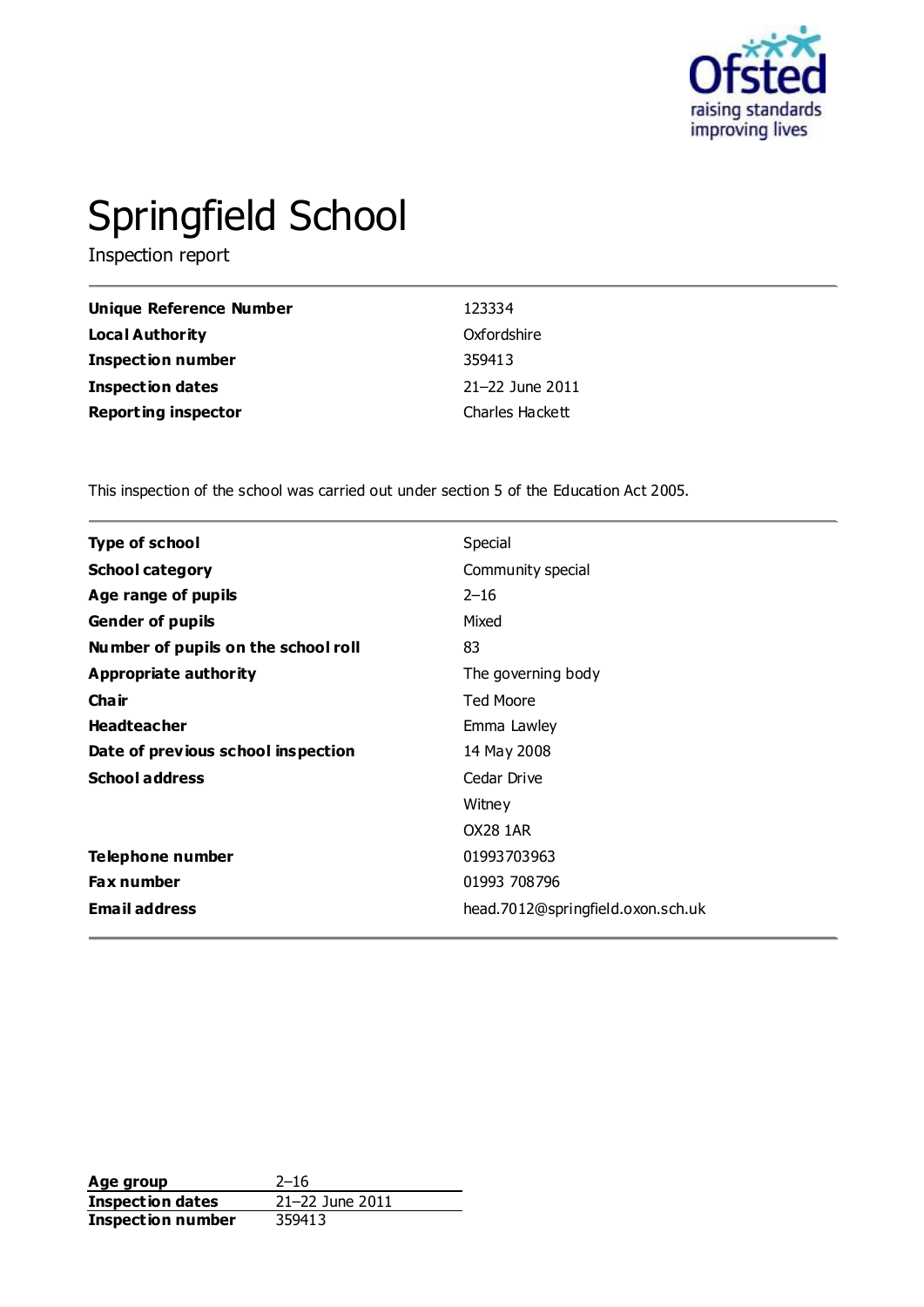The Office for Standards in Education, Children's Services and Skills (Ofsted) regulates and inspects to achieve excellence in the care of children and young people, and in education and skills for learners of all ages. It regulates and inspects childcare and children's social care, and inspects the Children and Family Court Advisory Support Service (Cafcass), schools, colleges, initial teacher training, work-based learning and skills training, adult and community learning, and education and training in prisons and other secure establishments. It assesses council children's services, and inspects services for looked after children, safeguarding and child protection.

Further copies of this report are obtainable from the school. Under the Education Act 2005, the school must provide a copy of this report free of charge to certain categories of people. A charge not exceeding the full cost of reproduction may be made for any other copies supplied.

If you would like a copy of this document in a different format, such as large print or Braille, please telephone 0300 123 4234, or email **[enquiries@ofsted.gov.uk](mailto:enquiries@ofsted.gov.uk)**.

You may copy all or parts of this document for non-commercial educational purposes, as long as you give details of the source and date of publication and do not alter the documentation in any way.

To receive regular email alerts about new publications, including survey reports and school inspection reports, please visit our website and go to 'Subscribe'.

Royal Exchange Buildings St Ann's Square Manchester M2 7LA T: 0300 123 4234 Textphone: 0161 618 8524 E: **[enquiries@ofsted.gov.uk](mailto:enquiries@ofsted.gov.uk)**

W: **[www.ofsted.gov.uk](http://www.ofsted.gov.uk/)**

© Crown copyright 2011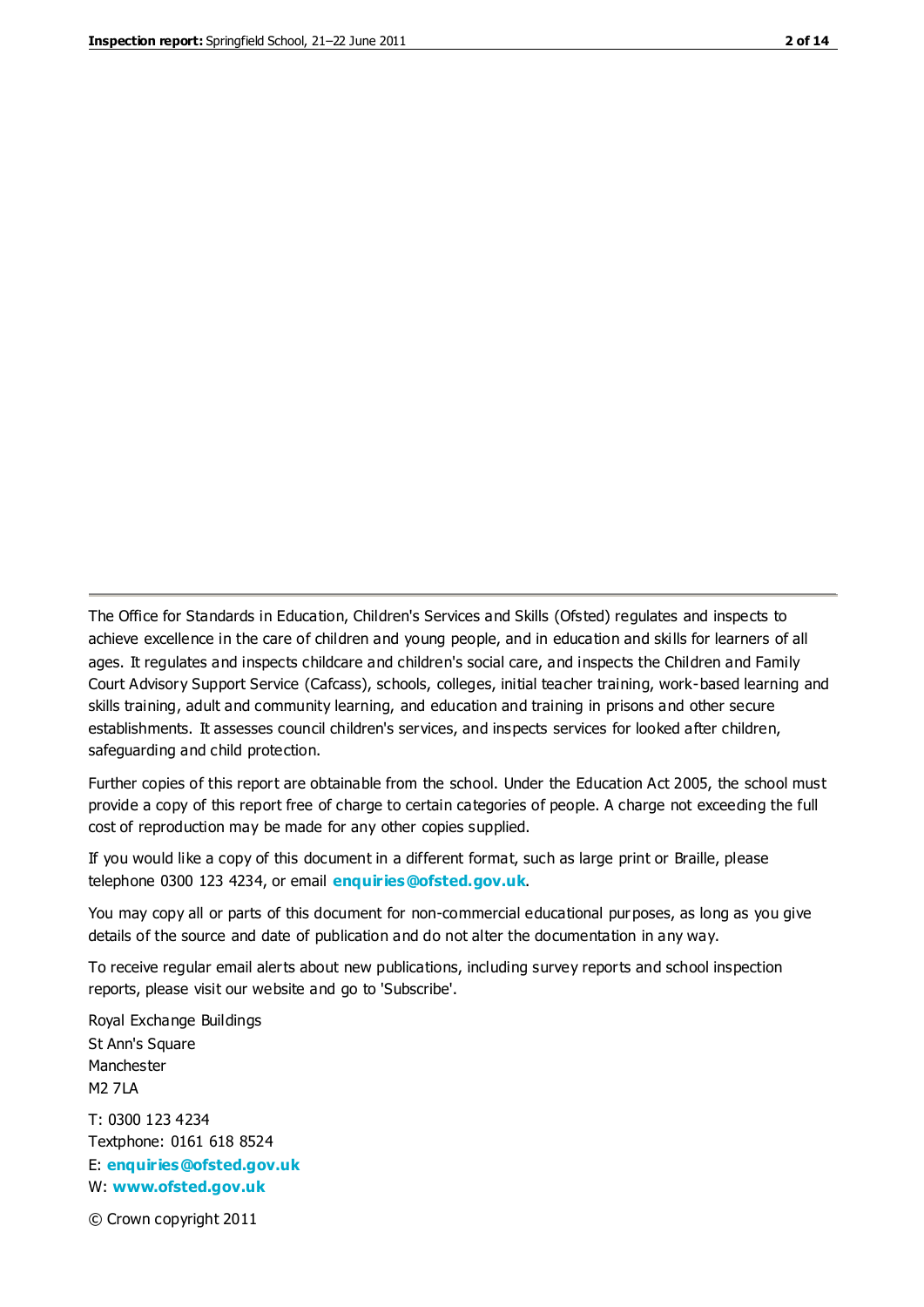# **Introduction**

This inspection was carried out by two additional inspectors. They observed 11 lessons, covering all key stages, and saw 11 teachers. The inspectors observed the school's work and looked at lesson planning, data on pupils' achievements, a range of school policies, some pupils' progress files and met representatives of the school council. The responses to questionnaires from 27 parents and carers, nine pupils and 14 staff were considered.

The inspectors reviewed many aspects of the school's work. They looked in detail at a number of key areas.

- $\blacksquare$  How well the school can demonstrate the rates of progress of individual pupils.
- Whether the curriculum for pupils in each key stage offers appropriate learning opportunities and if having mixed-age classes is effective.
- The impact that sharing accommodation with mainstream schools has on the pupils.
- The effectiveness of having an acting headteacher and deputy on the quality of leadership and management of the school.

# **Information about the school**

Springfield provides for pupils with severe and profound and multiple learning difficulties. A significant number of pupils have additional complex needs such as autistic spectrum disorders. The school is based on two sites. The primary department shares accommodation with a mainstream primary school. Most of the children in the Early Years Foundation Stage are integrated with mainstream children in a separate nursery provision. Secondary pupils are educated in premises in the grounds of a mainstream secondary school. There are four times as many boys as girls on roll. The number of pupils eligible for free school meals and the number from ethnic backgrounds other than White British heritage are below the national average. Until recently, the school has been managed by an acting headteacher and deputy headteacher, although the acting headteacher has now been appointed as the substantive headteacher.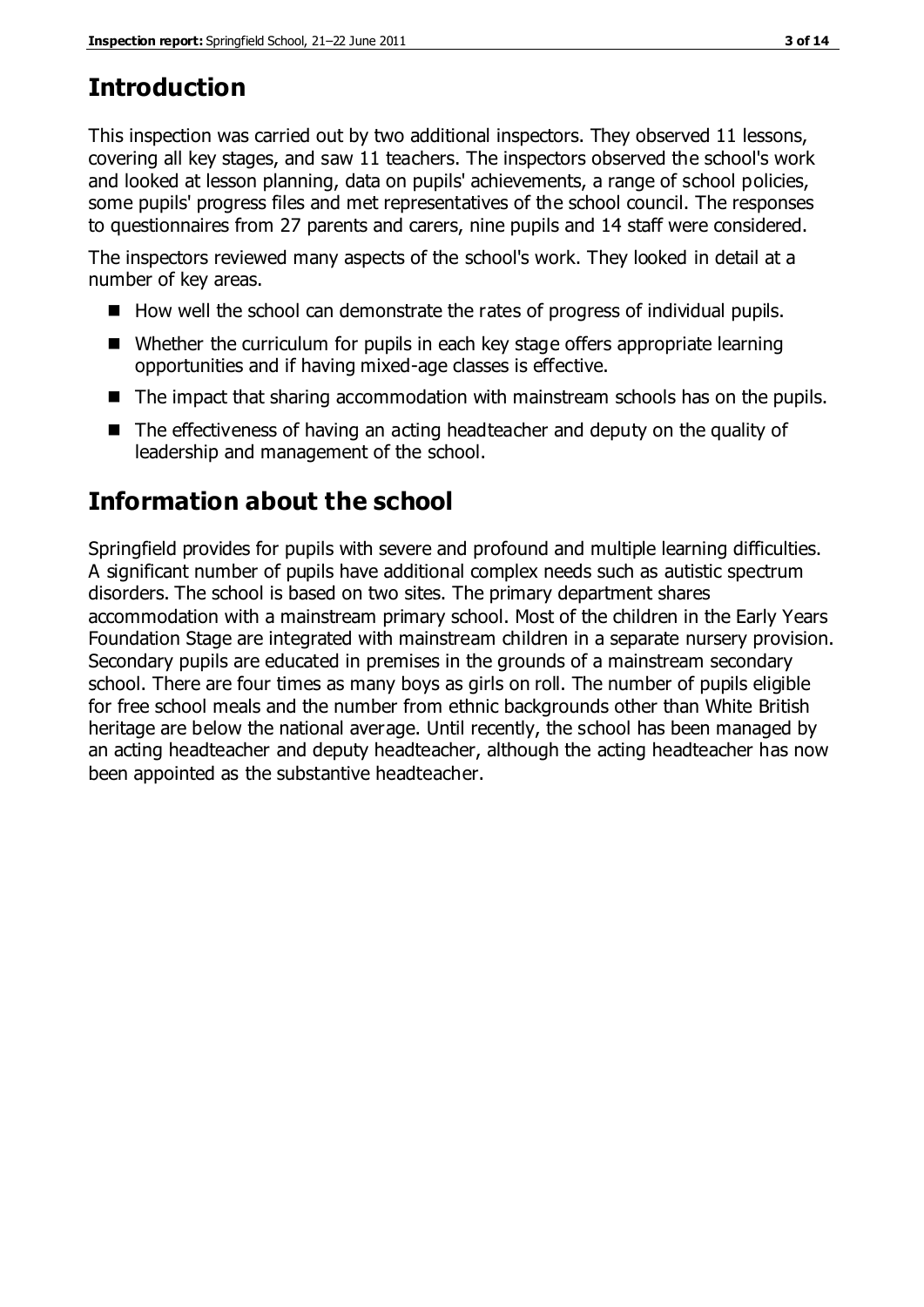# **Inspection judgements**

| Overall effectiveness: how good is the school?  | $\overline{2}$ |  |
|-------------------------------------------------|----------------|--|
| The school's capacity for sustained improvement |                |  |

# **Main findings**

Springfield is a good school. The impact of its work on pupils' personal development is excellent. As a result, all groups of pupils' understanding of how to be safe, the benefits of healthy living, their contribution to the school and wider community, and their spiritual, moral, social and cultural development are all excellent. A major strength of the school is the seamless manner in which Springfield pupils of different ages integrate with their mainstream peers. Parents and carers fully appreciate this. 'We really value the opportunities she has for mixing/integrating with mainstream kids' is how one parent commented on this. Outstanding examples of highly effective integration were seen during the inspection, including a lesson where children in the Early Years Foundation Stage happily mixed and learnt with children from mainstream, known as their 'foundation friends'.

Staff know the pupils very well and ensure that the plans and strategies to care and support them are detailed and very effective. The excellent links established with other agencies and parents and carers support this further. The curriculum provides pupils of all ages with a wide range of experiences and gives good priority to their communication, language and literacy development. Although there are pupils of different ages in the same class, the high quality of individual planning ensures that pupils are not disadvantaged. For children in the Early Years Foundation Stage, the excellent provision ensures they make outstanding progress.

Pupils make good progress in their learning. This was very apparent in all the lessons observed during the inspection. A key element is the consistently high quality of lesson planning. This makes very good use of assessment information to plan what pupils are expected to learn during each individual lesson and over a course of lessons. There is a rigorous system for regularly setting pupils challenging improvement targets. These are monitored very closely by senior staff to ensure that in achieving the targets pupils are making good progress. A range of achievement data has been collected on pupils' progress but the school acknowledges that this is not always sufficiently well collated to give an accurate picture of the good progress pupils are making.

There is very clear evidence that pupils enjoy being in school. This was observed in many lessons and at playtimes. As one parent wrote in responding to the inspection questionnaire, 'We can't thank the school enough for putting the smile back on her face.' Although the attendance of a few pupils is affected by their medical conditions, attendance overall is above average, which is further testament to how much pupils enjoy their lessons and other activities.

The school is well led and managed by its newly appointed headteacher. She has ensured that staff morale is high and that work practices are very consistent. The governing body's strong commitment to securing high expectations for the school was shown by members'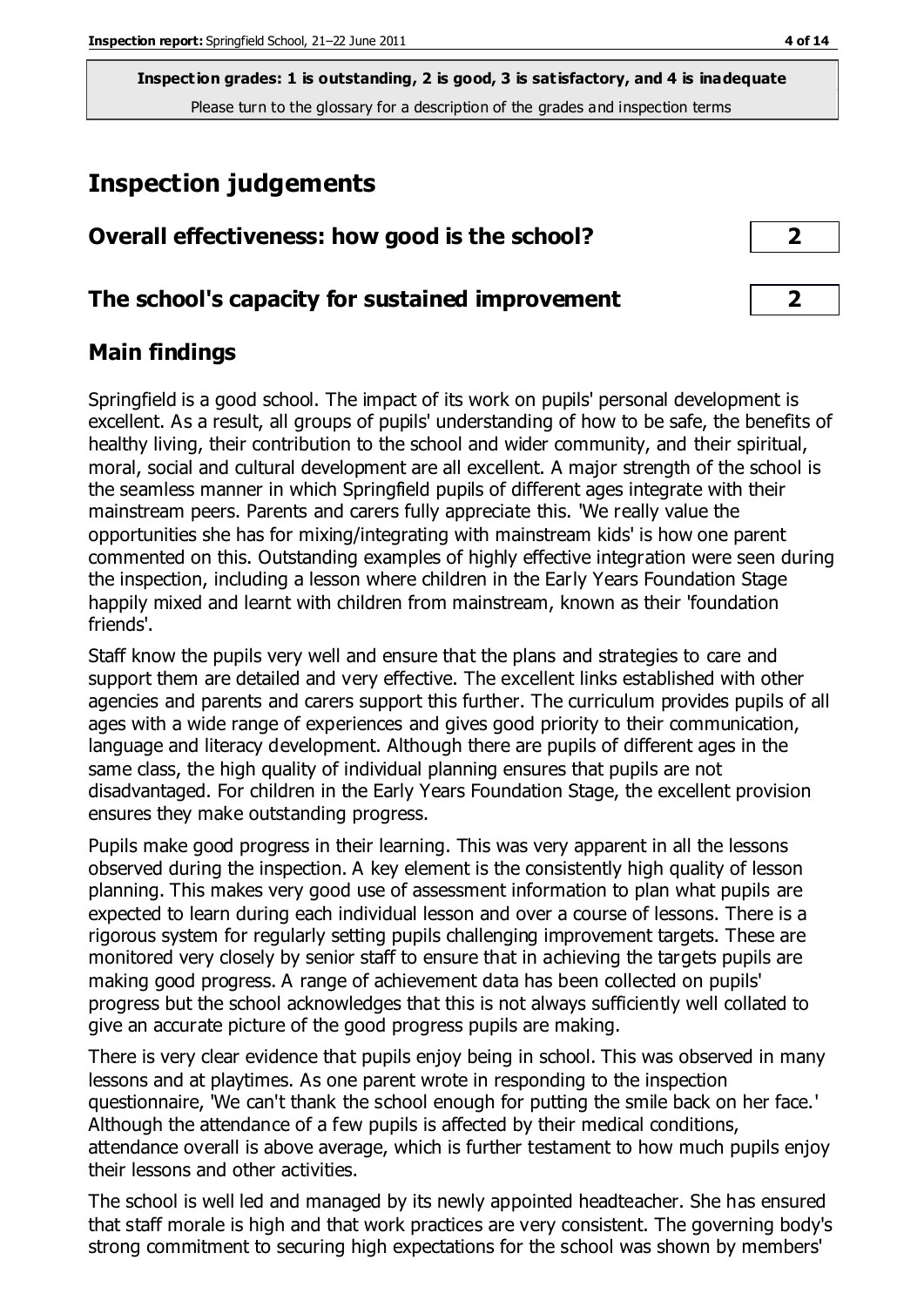meticulous approach to securing the best possible candidate for the substantive post of headteacher. The quality of self-evaluation is good and accurately reflects the strengths of the school. It is not, though, used sufficiently well to inform the choice of priorities in the school development plan. Nevertheless, the impressive development of the school to its present level of provision and the strong sense of commitment from staff and governors to providing a high quality of education for all pupils shows that the capacity for sustained improvement is good.

## **What does the school need to do to improve further?**

- Ensure that the data collected on pupils' achievements are thoroughly collated to accurately portray all aspects of the good progress pupils make in their academic and personal development to further inform planning.
- Make more use of the information gained through self-evaluation in deciding on priorities for school development.

#### **Outcomes for individuals and groups of pupils 2**

The good progress pupils make in lessons is often reflected in the enjoyment they get from learning. This was very evident in a secondary physical education lesson for pupils with profound and multiple learning difficulties. These pupils laughed with excitement as they experienced massage and made exceptional progress as they investigated a range of equipment in the gym. Likewise, Key Stage 4 pupils taking part in a horticultural project off site enjoyed describing what they had been doing and cooperating with each other in completing the tasks set. This ability to work together was evident in many lessons. It included pupils with autistic spectrum disorders who can find such cooperation difficult. For example, in a geography lesson for Years 2, 3 and 4, pupils worked collaboratively as they explored sand and sea as part of Barnaby Bear's travels to Australia. Different groups of pupils were observed making good progress in lessons. In a lesson for Key Stage 3 pupils, most of whom have autistic spectrum disorders, pupils successfully joined in a short skittles game to count numbers up to five. They then successfully engaged in individual number tasks based on their assessed levels of ability. In a communication and language session for children in the Nursery group, children showed good progress in using signs and symbols to respond to staff.

Achievement is good and all groups achieve equally well. There is a wealth of data to confirm this, although it does not, in its present form, give a full picture of the range of pupils' achievements.

Behaviour is good both in class and in other situations, such as at lunchtimes when pupils eat in the same halls as their primary and secondary peers. Pupils' good attendance supports the good progress they make in developing their economic well- being. This is confirmed by their successful completion of work experience placements and by their involvement in horticultural enterprise activities. Their participation in a recent Oxford Consumer Challenge quiz demonstrates the positive interest they have taken in this.

Pupils state how proud they are of their school and how safe they feel in school and when out on trips with the staff. Through the participation of their representatives on the school council, they are very active in sharing with staff their views on the school community. This has been extended by having a pupil representative on the Oxford schools' council.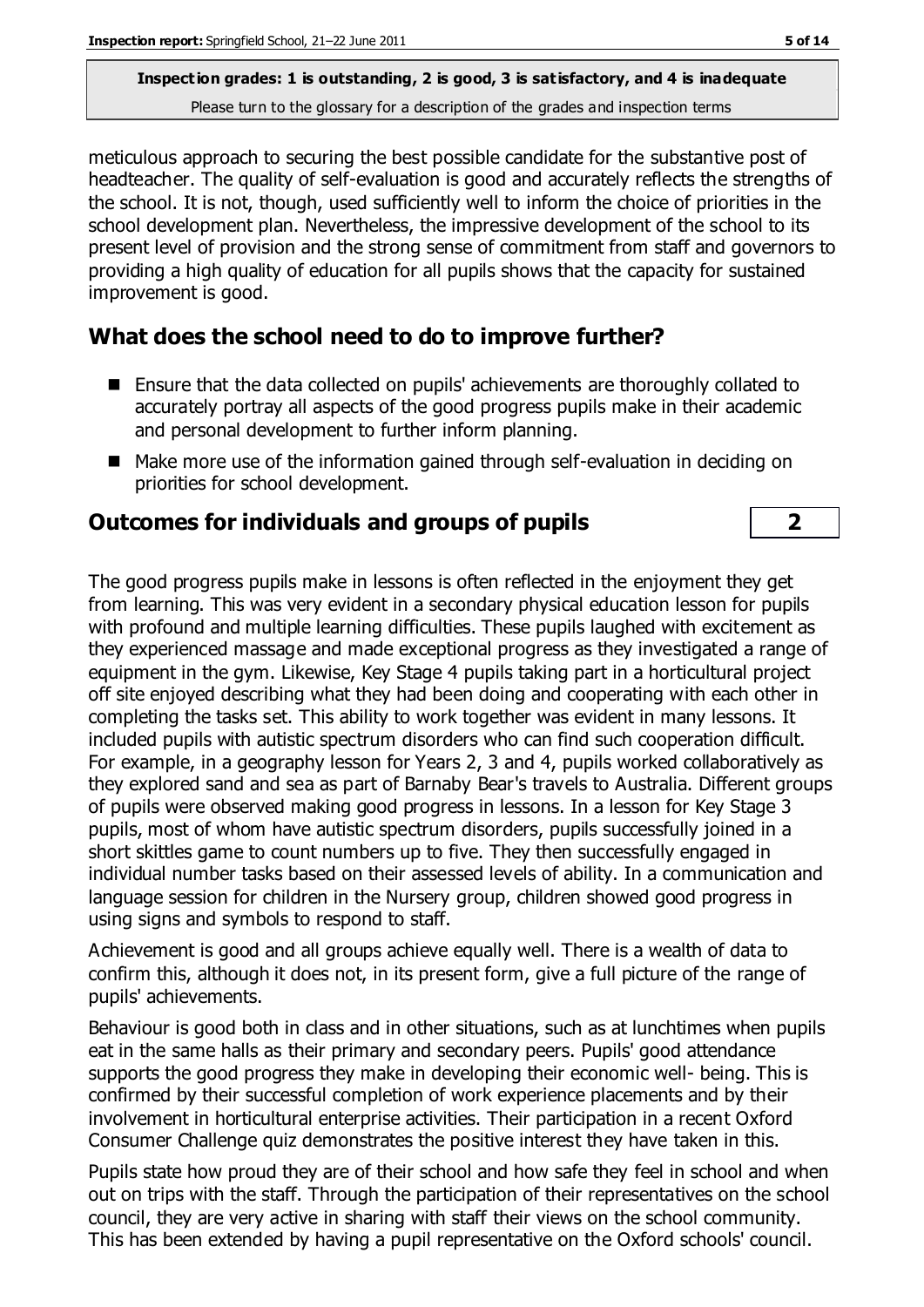#### **Inspection grades: 1 is outstanding, 2 is good, 3 is satisfactory, and 4 is inadequate**

Please turn to the glossary for a description of the grades and inspection terms

Further evidence of pupils' excellent understanding of the benefits of exercise is shown in a register of the many outside clubs, such as Brownies, tag rugby and sailing, that a large majority have joined.

#### These are the grades for pupils' outcomes

| Pupils' achievement and the extent to which they enjoy their learning                                                     | 2              |
|---------------------------------------------------------------------------------------------------------------------------|----------------|
| Taking into account:<br>Pupils' attainment <sup>1</sup>                                                                   | $\ast$         |
| The quality of pupils' learning and their progress                                                                        | $\mathcal{P}$  |
| The quality of learning for pupils with special educational needs and/or disabilities<br>and their progress               | $\mathcal{P}$  |
| The extent to which pupils feel safe                                                                                      | 1              |
| Pupils' behaviour                                                                                                         | 2              |
| The extent to which pupils adopt healthy lifestyles                                                                       | 1              |
| The extent to which pupils contribute to the school and wider community                                                   | 1.             |
| The extent to which pupils develop workplace and other skills that will contribute to<br>their future economic well-being | 2              |
| Taking into account:<br>Pupils' attendance <sup>1</sup>                                                                   | $\mathfrak{p}$ |
| The extent of pupils' spiritual, moral, social and cultural development                                                   | ı              |

<sup>1</sup> The grades for attainment and attendance are: 1 is high; 2 is above average; 3 is broadly average; and 4 is low

\* In some special schools inspectors do not make a judgement about attainment in relation to expectations of the pupils' age.

# **How effective is the provision?**

The excellent opportunities pupils have to be educated alongside their peers are used very effectively. This was evident in an Early Years Foundation Stage lesson where five children from the mainstream school joined five Springfield children. All children integrated so well that making identification of which school children came from was difficult. They engaged in role play based on the Little Red Riding Hood story and enjoyed investigating the varied range of resources available. In this lesson, as in many others, teaching assistants worked very effectively with teachers in supporting the pupils whatever their special needs to enable them to access learning. This was the case in a lesson at the start of the day for Years 4, 5 and 6 pupils. The teaching assistants were able to ensure that all pupils could respond to instructions and were very well prepared for their timetable for the rest of the day.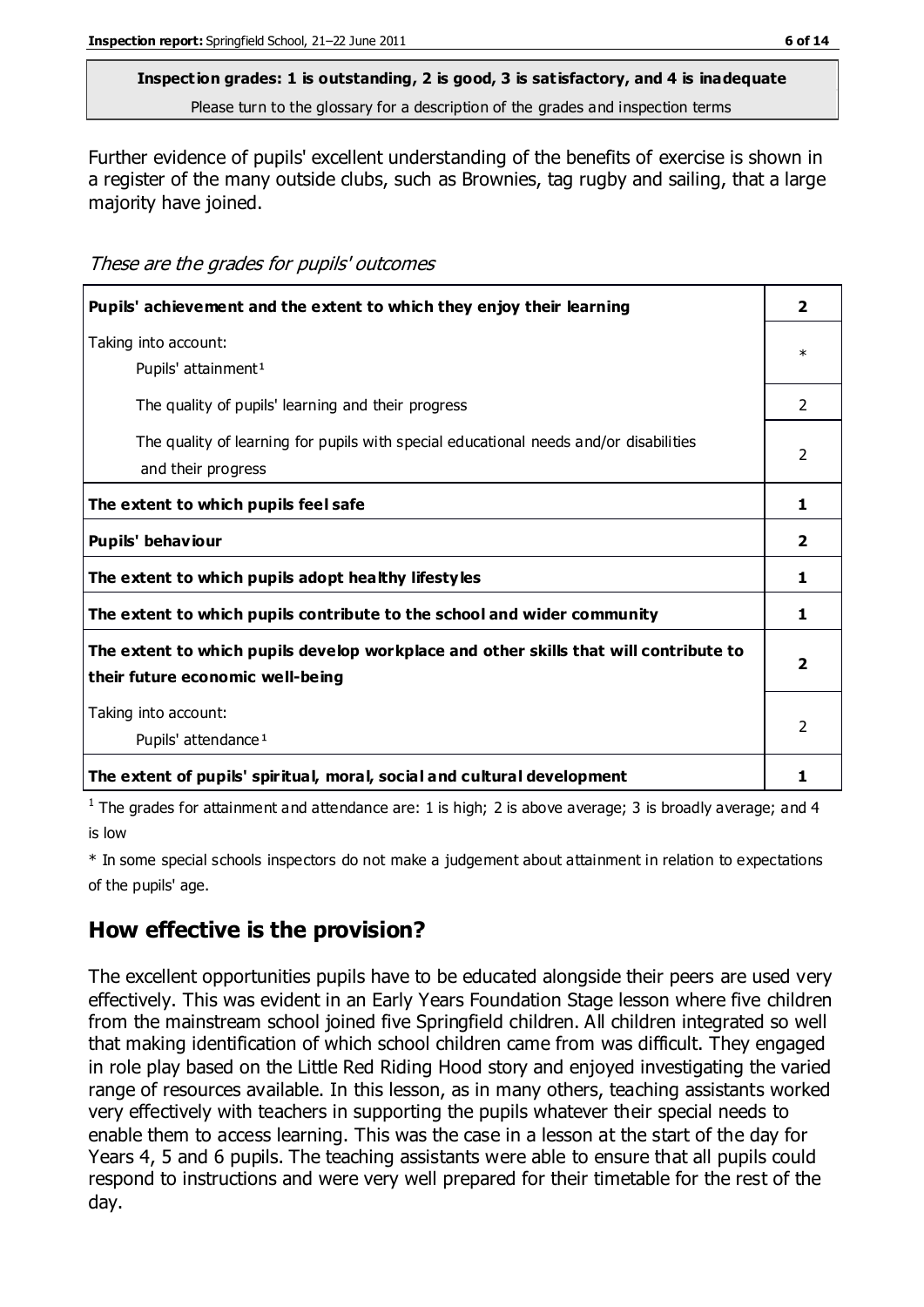Lessons are well structured, often with starter activities that interest the pupils. This was demonstrated in two mathematics lessons observed. In one lesson, pupils had a game of money bingo and in the other, pupils enjoyed taking part in money dominoes. Just occasionally, the pace of activities slows and this reduces the rate of pupils' learning.

The curriculum has recently been reviewed and extended, and this is ensuring that as pupils move into different key stages they build on previous experiences and prior attainment. Planning is effectively differentiated and the curriculum is adapted where necessary to personalise learning experiences to meet the individual needs of pupils at each key stage. Activities offered include residential experiences and many extended curriculum clubs. Some opportunities for pupils to gain external accreditation for their achievements exist but the school recognises the need to extend these further.

Very detailed individual support plans ensure that the approach of staff to supporting pupils is consistent and effective, and this was observed during the inspection. Staff follow behaviour management plans very carefully if, for example, a pupil with complex needs refuses to undertake a task. This ensures that the learning of other pupils is not affected. It also ensures that the individual concerned is safe, and able to move on and re-focus on learning after the episode. Excellent use is made of the strong links that have been established with other agencies to support the very high quality of care and support provided for each pupil.

| The quality of teaching                                                                                    |  |
|------------------------------------------------------------------------------------------------------------|--|
| Taking into account:<br>The use of assessment to support learning                                          |  |
| The extent to which the curriculum meets pupils' needs, including, where relevant,<br>through partnerships |  |
| The effectiveness of care, guidance and support                                                            |  |

These are the grades for the quality of provision

# **How effective are leadership and management?**

The headteacher works effectively with her staff team to ensure that each pupil's needs are comprehensively addressed. Acting appointments within the senior leadership structure have not adversely affected the effectiveness of leadership and management. Through effective monitoring, the senior staff ensure that appropriate work is being planned for each pupil and that challenging individual targets are set. This, together with the strong commitment of all staff to meet the needs of all pupils, brings consistency to the high standards of provision that exist across the school. Work to develop the roles of subject leaders has begun and is already bringing about a wider distribution of effective leadership and management across the school.

Good progress has been made since the previous inspection and areas requiring improvement have been tackled effectively. There is a strong determination throughout the school to ensure the best possible provision to meet the needs of all pupils, to promote equality and to avoid any forms of discrimination. Pupils' good achievement is evidence of the effectiveness of the provision made to meet individual needs. Good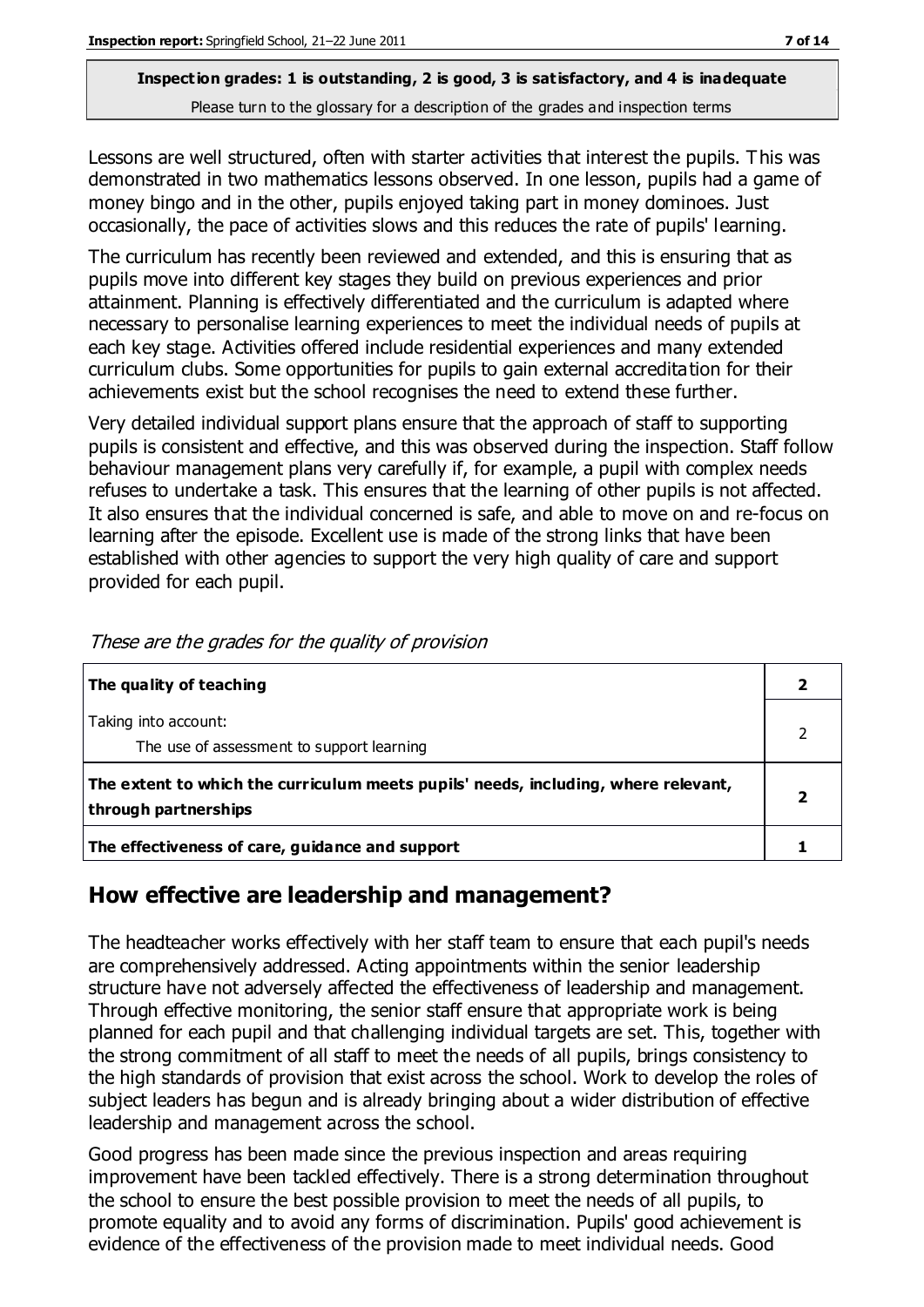development plans show how the school hopes to develop over the next three years but not all priorities are linked closely to the areas identified in self-evaluation as needing further development.

The governing body plays its part well in holding the school to account. It also, together with the senior staff, gives a good emphasis to safeguarding. A nominated governor and senior staff have ensured that detailed policies and procedures are rigorous and that risk assessments are all in place. The excellent working relationship with both the primary and secondary mainstream schools ensures that all matters relating to the accommodation are effectively addressed.

The excellent relationships developed with parents and carers are confirmed by their responses to the inspection questionnaire and the comments parents and carers made to the inspector when he met them as they collected their children from school. Prominence has been given to enabling pupils to engage in community activities and, together with pupils' own involvement in the school community, this is ensuring that community cohesion is promoted well. A rigorous audit of provision has led to further work being planned to provide pupils with a greater understanding of the cultures and values of people from different ethnic and socio-economic backgrounds.

| The effectiveness of leadership and management in embedding ambition and driving<br><i>improvement</i>                                                           |                         |
|------------------------------------------------------------------------------------------------------------------------------------------------------------------|-------------------------|
| Taking into account:<br>The leadership and management of teaching and learning                                                                                   | 2                       |
| The effectiveness of the governing body in challenging and supporting the<br>school so that weaknesses are tackled decisively and statutory responsibilities met | $\overline{\mathbf{2}}$ |
| The effectiveness of the school's engagement with parents and carers                                                                                             | 1                       |
| The effectiveness of partnerships in promoting learning and well-being                                                                                           | 1                       |
| The effectiveness with which the school promotes equality of opportunity and tackles<br>discrimination                                                           | $\overline{2}$          |
| The effectiveness of safeguarding procedures                                                                                                                     | $\overline{2}$          |
| The effectiveness with which the school promotes community cohesion                                                                                              | $\mathbf{2}$            |
| The effectiveness with which the school deploys resources to achieve value for money                                                                             | 2                       |

These are the grades for leadership and management

# **Early Years Foundation Stage**

The children in the Early Years Foundation Stage enjoy a very good start to their school lives. Excellent collaborative working with the mainstream school facilitates an inclusive approach that meets the diverse needs of all children. The use of the foundation friends promotes communication and literacy development through providing good models for the use of language. Children enjoy being in school, benefiting from the stimulating environment and well-planned purposeful activities that meet individual needs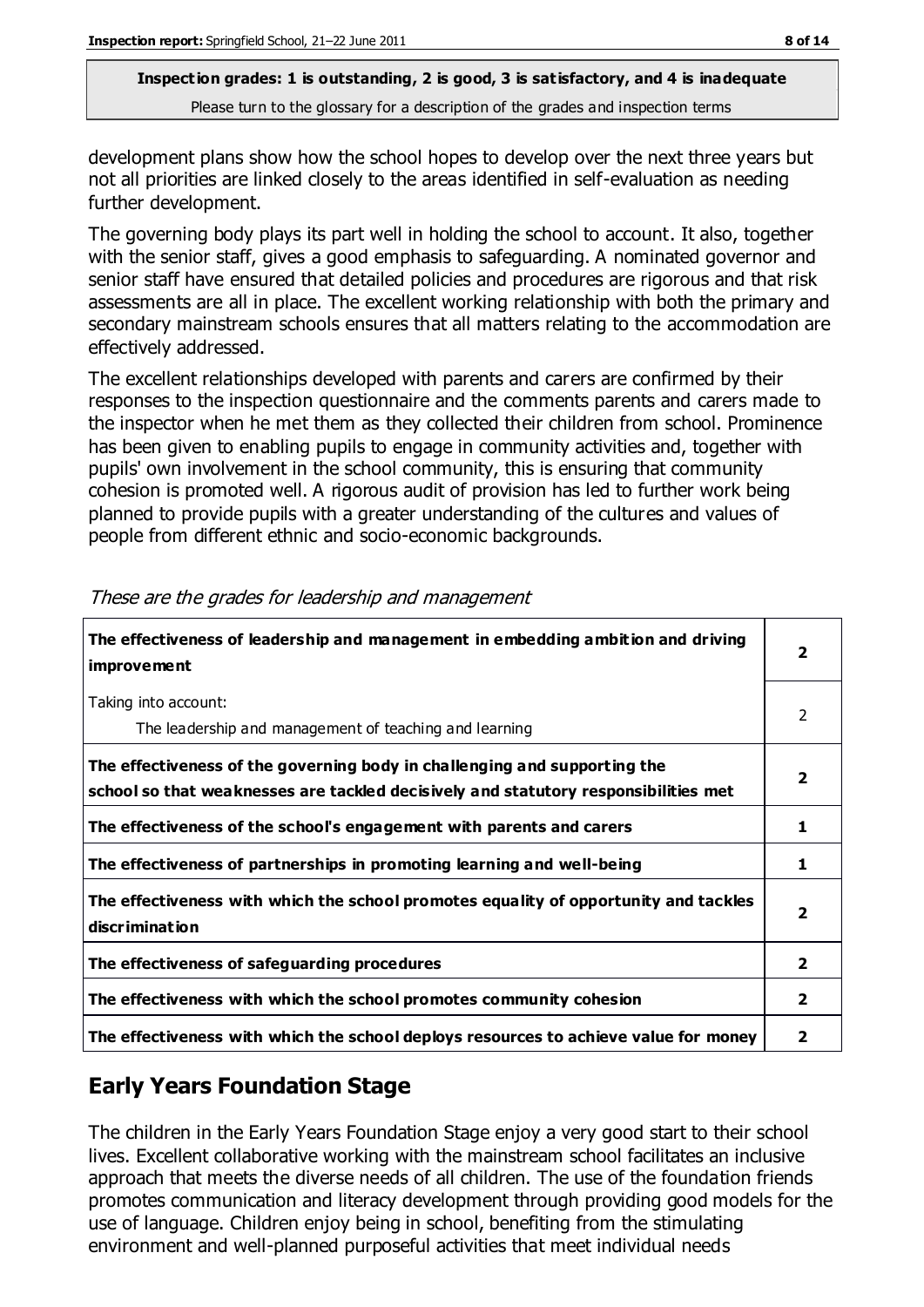exceptionally well. These ensure that they make very good progress in developing their skills, knowledge and understanding in all expected areas of learning.

There is an excellent balance of adult-led and child-initiated activities which consolidate learning very effectively. All staff work well together, successfully encouraging pupils to be as independent as possible. The excellent relationships with parents and carers and other agencies means there is a consistent approach to supporting each child. The provision is led and managed very effectively. The work is monitored and evaluated very well and there is a clear vision for the development of the provision. Rigorous attention is given to safeguarding and all statutory welfare arrangements are met.

These are the grades for the Early Years Foundation Stage

| Overall effectiveness of the Early Years Foundation Stage                             |  |  |
|---------------------------------------------------------------------------------------|--|--|
| Taking into account:<br>Outcomes for children in the Early Years Foundation Stage     |  |  |
| The quality of provision in the Early Years Foundation Stage                          |  |  |
| The effectiveness of leadership and management of the Early Years Foundation<br>Stage |  |  |

# **Views of parents and carers**

An above-average proportion of parents and carers responded to the Ofsted questionnaire. Without exception, they are very positive about the school and the impact it has on their children and families. 'The school supports the whole family' and 'This school has been fantastic' are typical of the comments made. A repeated theme is the way the school increased the confidence of their child. For example, one parent wrote 'The change in our son since September has been remarkable •.he has become more confident and made significant academic progress.' The conclusions of the inspection team were similarly very positive.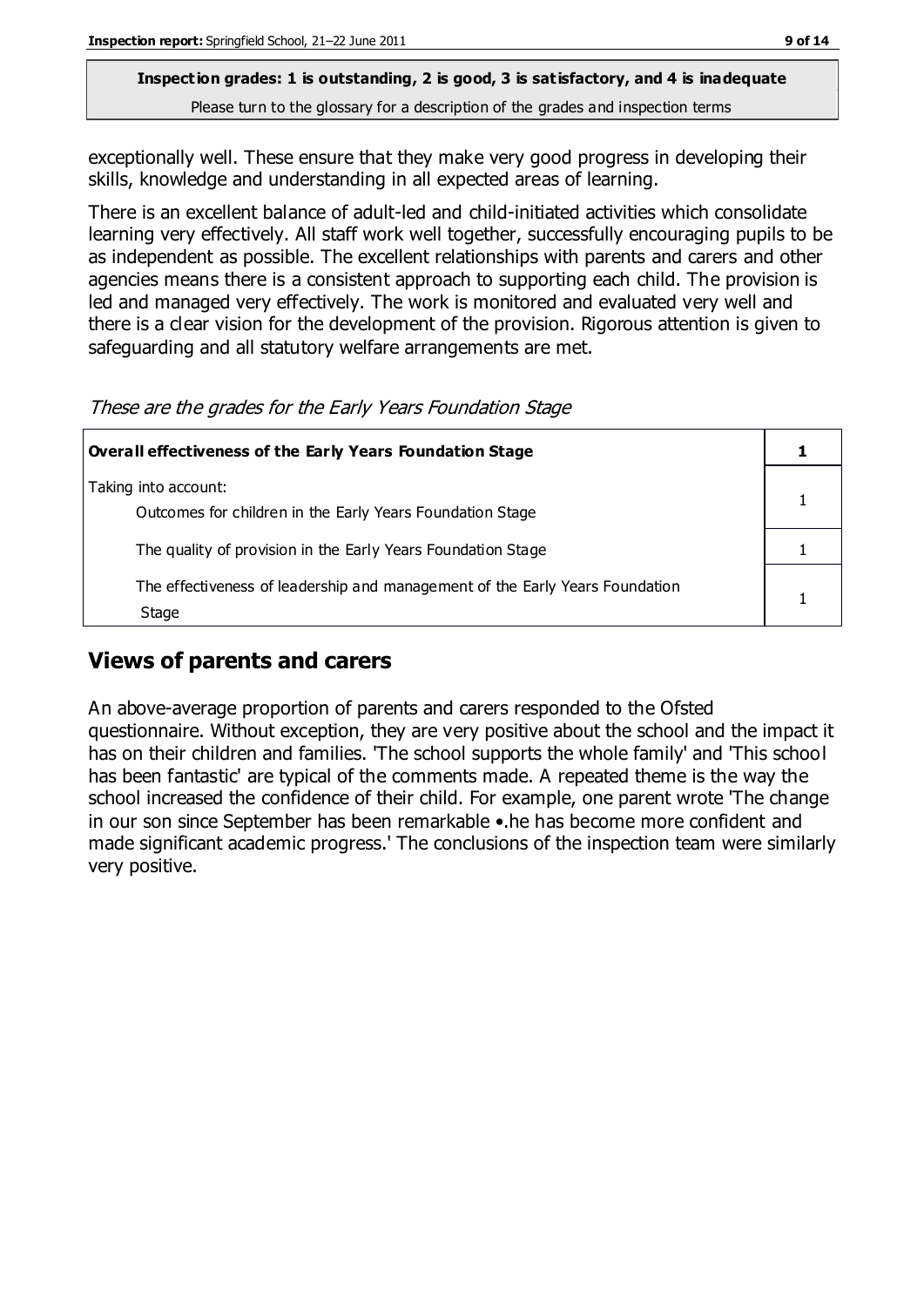#### **Responses from parents and carers to Ofsted's questionnaire**

Ofsted invited all the registered parents and carers of pupils registered at Springfield School to complete a questionnaire about their views of the school.

In the questionnaire, parents and carers were asked to record how strongly they agreed with 13 statements about the school.

The inspector received 27 completed questionnaires by the end of the on-site inspection. In total, there are 83 pupils registered at the school.

| <b>Statements</b>                                                                                                                                                                                                                                       |              | <b>Strongly</b><br><b>Agree</b><br>agree |                |                | <b>Disagree</b> |               | <b>Strongly</b><br>disagree |               |
|---------------------------------------------------------------------------------------------------------------------------------------------------------------------------------------------------------------------------------------------------------|--------------|------------------------------------------|----------------|----------------|-----------------|---------------|-----------------------------|---------------|
|                                                                                                                                                                                                                                                         | <b>Total</b> | $\frac{1}{2}$                            | <b>Total</b>   | $\frac{1}{2}$  | <b>Total</b>    | $\frac{1}{2}$ | <b>Total</b>                | $\frac{1}{2}$ |
| My child enjoys school                                                                                                                                                                                                                                  | 25           | 93                                       | $\overline{2}$ | $\overline{7}$ | 0               | $\mathbf 0$   | $\mathbf 0$                 | $\mathbf 0$   |
| The school keeps my child<br>safe                                                                                                                                                                                                                       | 23           | 85                                       | 4              | 15             | 0               | $\mathbf 0$   | $\mathbf 0$                 | $\mathbf 0$   |
| My school informs me about<br>my child's progress                                                                                                                                                                                                       | 22           | 81                                       | 5              | 19             | 0               | $\mathbf{0}$  | $\mathbf 0$                 | $\mathbf 0$   |
| My child is making enough<br>progress at this school                                                                                                                                                                                                    | 21           | 78                                       | 6              | 22             | 0               | $\mathbf 0$   | $\mathbf 0$                 | $\mathbf 0$   |
| The teaching is good at this<br>school                                                                                                                                                                                                                  | 21           | 78                                       | 6              | 22             | 0               | $\mathbf 0$   | $\mathbf 0$                 | $\mathbf 0$   |
| The school helps me to<br>support my child's learning                                                                                                                                                                                                   | 20           | 74                                       | $\overline{7}$ | 26             | 0               | $\mathbf{0}$  | $\mathbf 0$                 | $\mathbf 0$   |
| The school helps my child to<br>have a healthy lifestyle                                                                                                                                                                                                | 21           | 78                                       | 6              | 22             | 0               | $\mathbf 0$   | $\mathbf 0$                 | $\mathbf 0$   |
| The school makes sure that<br>my child is well prepared for<br>the future (for example<br>changing year group,<br>changing school, and for<br>children who are finishing<br>school, entering further or<br>higher education, or entering<br>employment) | 21           | 78                                       | 6              | 22             | $\mathbf 0$     | $\mathbf 0$   | $\mathbf 0$                 | $\mathbf 0$   |
| The school meets my child's<br>particular needs                                                                                                                                                                                                         | 24           | 89                                       | 3              | 11             | $\pmb{0}$       | $\mathbf 0$   | $\mathbf 0$                 | $\mathbf 0$   |
| The school deals effectively<br>with unacceptable behaviour                                                                                                                                                                                             | 20           | 74                                       | $\overline{7}$ | 26             | 0               | $\mathbf 0$   | $\mathbf 0$                 | $\pmb{0}$     |
| The school takes account of<br>my suggestions and concerns                                                                                                                                                                                              | 22           | 81                                       | 5              | 19             | 0               | $\Omega$      | $\Omega$                    | 0             |
| The school is led and<br>managed effectively                                                                                                                                                                                                            | 22           | 81                                       | 5              | 19             | $\mathbf 0$     | $\mathbf 0$   | $\mathbf 0$                 | $\mathbf 0$   |
| Overall, I am happy with my<br>child's experience at this<br>school                                                                                                                                                                                     | 26           | 96                                       | $\mathbf{1}$   | $\overline{4}$ | 0               | $\mathbf 0$   | $\mathbf 0$                 | $\mathbf 0$   |

The table above summarises the responses that parents and carers made to each statement. The percentages indicate the proportion of parents and carers giving that response out of the total number of completed questionnaires. Where one or more parents and carers chose not to answer a particular question, the percentages will not add up to 100%.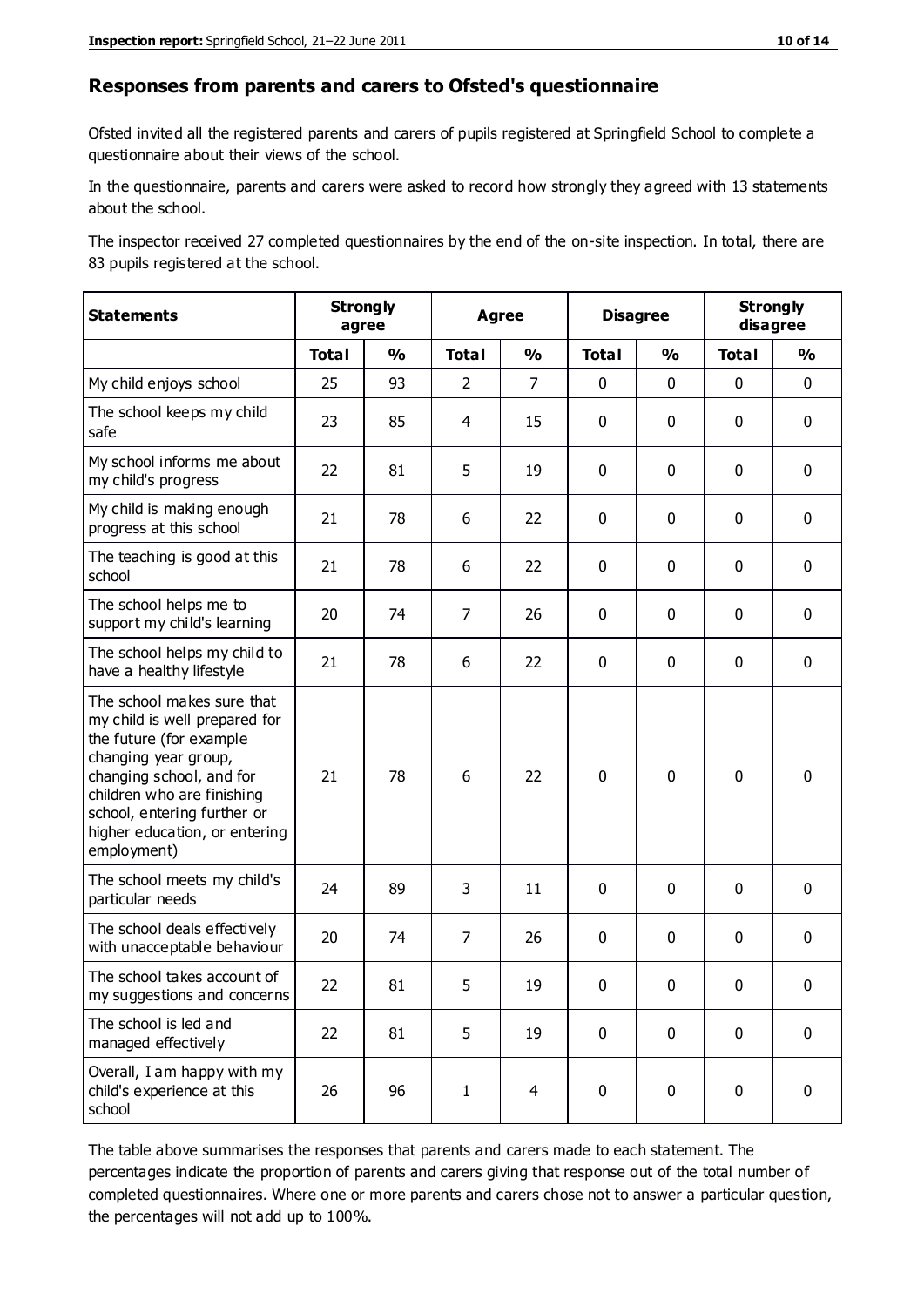# **Glossary**

| Grade   | <b>Judgement</b> | <b>Description</b>                                                                                                                                                                                                            |
|---------|------------------|-------------------------------------------------------------------------------------------------------------------------------------------------------------------------------------------------------------------------------|
| Grade 1 | Outstanding      | These features are highly effective. An outstanding school<br>provides exceptionally well for all its pupils' needs.                                                                                                          |
| Grade 2 | Good             | These are very positive features of a school. A school that<br>is good is serving its pupils well.                                                                                                                            |
| Grade 3 | Satisfactory     | These features are of reasonable quality. A satisfactory<br>school is providing adequately for its pupils.                                                                                                                    |
| Grade 4 | Inadequate       | These features are not of an acceptable standard. An<br>inadequate school needs to make significant improvement<br>in order to meet the needs of its pupils. Ofsted inspectors<br>will make further visits until it improves. |

## **What inspection judgements mean**

## **Overall effectiveness of schools**

|                       | Overall effectiveness judgement (percentage of schools) |      |                     |                   |
|-----------------------|---------------------------------------------------------|------|---------------------|-------------------|
| <b>Type of school</b> | <b>Outstanding</b>                                      | Good | <b>Satisfactory</b> | <b>Inadequate</b> |
| Nursery schools       | 46                                                      | 48   | 6                   |                   |
| Primary schools       | 6                                                       | 47   | 40                  | 7                 |
| Secondary schools     | 12                                                      | 39   | 38                  | 11                |
| Sixth forms           | 13                                                      | 42   | 41                  | 3                 |
| Special schools       | 28                                                      | 49   | 19                  | 4                 |
| Pupil referral units  | 14                                                      | 45   | 31                  | 10                |
| All schools           | 10                                                      | 46   | 37                  |                   |

New school inspection arrangements were introduced on 1 September 2009. This means that inspectors now make some additional judgements that were not made previously.

The data in the table above are for the period 1 September 2010 to 31 December 2010 and are consistent with the latest published official statistics about maintained school inspection outcomes (see **[www.ofsted.gov.uk](http://www.ofsted.gov.uk/)**).

The sample of schools inspected during 2010/11 was not representative of all schools nationally, as weaker schools are inspected more frequently than good or outstanding schools.

Percentages are rounded and do not always add exactly to 100.

Sixth form figures reflect the judgements made for the overall effectiveness of the sixth form in secondary schools, special schools and pupil referral units.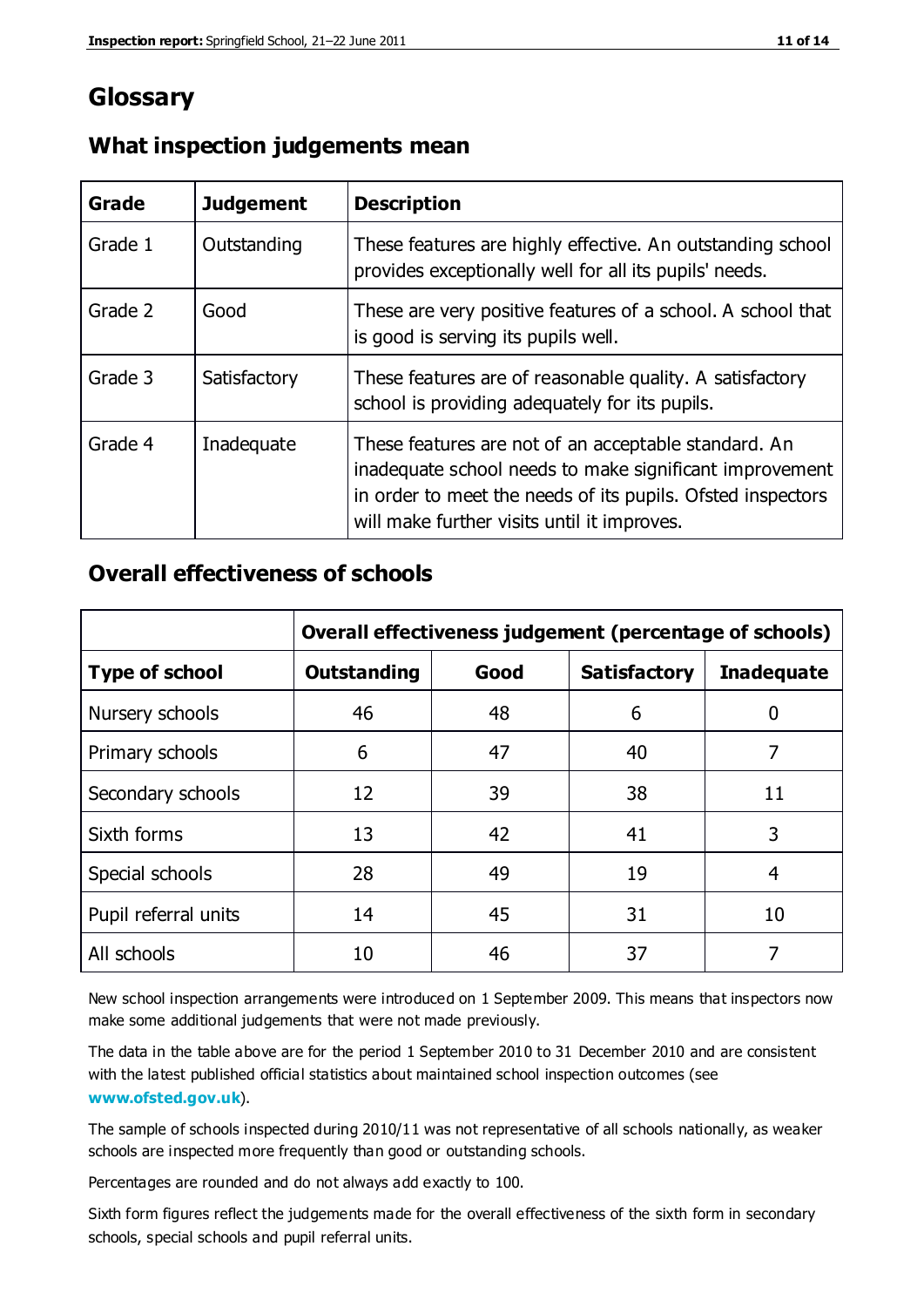# **Common terminology used by inspectors**

| Achievement:               | the progress and success of a pupil in their learning,<br>development or training.                                                                                                                                                          |  |  |
|----------------------------|---------------------------------------------------------------------------------------------------------------------------------------------------------------------------------------------------------------------------------------------|--|--|
| Attainment:                | the standard of the pupils' work shown by test and<br>examination results and in lessons.                                                                                                                                                   |  |  |
| Capacity to improve:       | the proven ability of the school to continue<br>improving. Inspectors base this judgement on what<br>the school has accomplished so far and on the quality<br>of its systems to maintain improvement.                                       |  |  |
| Leadership and management: | the contribution of all the staff with responsibilities,<br>not just the headteacher, to identifying priorities,<br>directing and motivating staff and running the school.                                                                  |  |  |
| Learning:                  | how well pupils acquire knowledge, develop their<br>understanding, learn and practise skills and are<br>developing their competence as learners.                                                                                            |  |  |
| Overall effectiveness:     | inspectors form a judgement on a school's overall<br>effectiveness based on the findings from their<br>inspection of the school. The following judgements,<br>in particular, influence what the overall effectiveness<br>judgement will be. |  |  |
|                            | The school's capacity for sustained<br>improvement.                                                                                                                                                                                         |  |  |
|                            | Outcomes for individuals and groups of pupils.                                                                                                                                                                                              |  |  |
|                            | The quality of teaching.                                                                                                                                                                                                                    |  |  |
|                            | The extent to which the curriculum meets<br>pupils' needs, including, where relevant,<br>through partnerships.                                                                                                                              |  |  |
|                            | The effectiveness of care, guidance and<br>support.                                                                                                                                                                                         |  |  |
| Progress:                  | the rate at which pupils are learning in lessons and<br>over longer periods of time. It is often measured by<br>comparing the pupils' attainment at the end of a key                                                                        |  |  |

stage with their attainment when they started.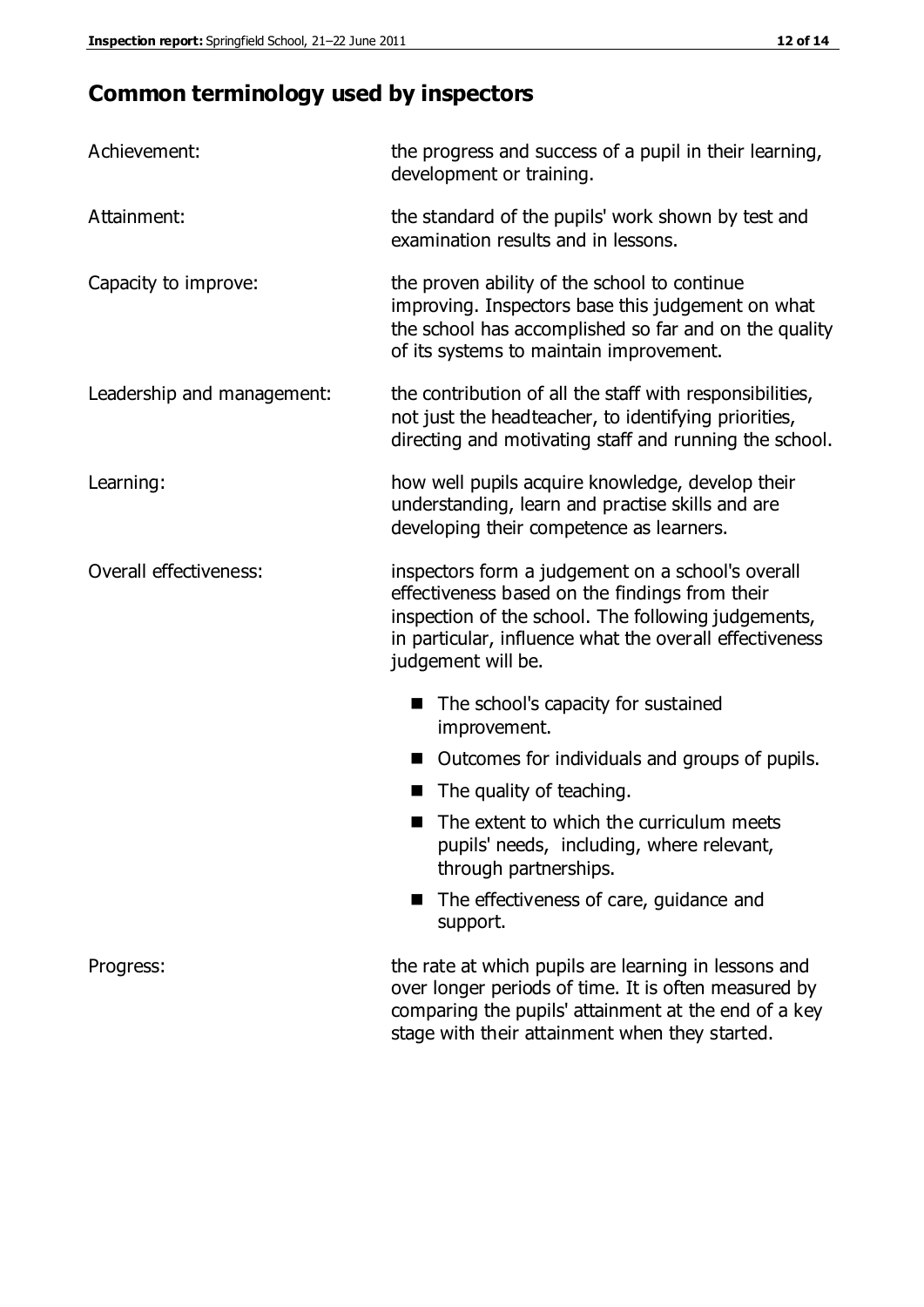# **This letter is provided for the school, parents and carers to share with their children. It describes Ofsted's main findings from the inspection of their school.**

23 June 2011

## Dear Pupils

# **Inspection of Springfield School, Witney, OX28 1AR**

Thank you for being so helpful when Mrs Walker and I came to your school recently. We very much enjoyed meeting you all and a special big 'thank you' to the council members who told us about the school. All of you were extremely polite towards us and helped us carry out the inspection. You told us how much you like being in school and that all the staff work hard to help you.

Your school is good, with some aspects that are outstanding. We can see that you enjoy being there and that you make good progress in your learning. You do especially well in understanding how to be safe, live healthily and in contributing to the school and local community. All the staff work very well together and they communicate very well with your parents and carers and the other agencies that support you and your families. We can see there are lots of activities you all enjoy taking part in such as doing physical education in the hall and engaging in the Propeller project. The school is very well led by your headteacher. She has developed a staff team who are all determined to do the best they can for you.

To help it be even better, we have made just two suggestions to the school.

- $\blacksquare$  Find even more ways of showing how well you are doing.
- Make better use of what is known about the school to plan improvements.

Keep working hard and doing your best to help the school.

Yours sincerely

Charles Hackett Lead inspector